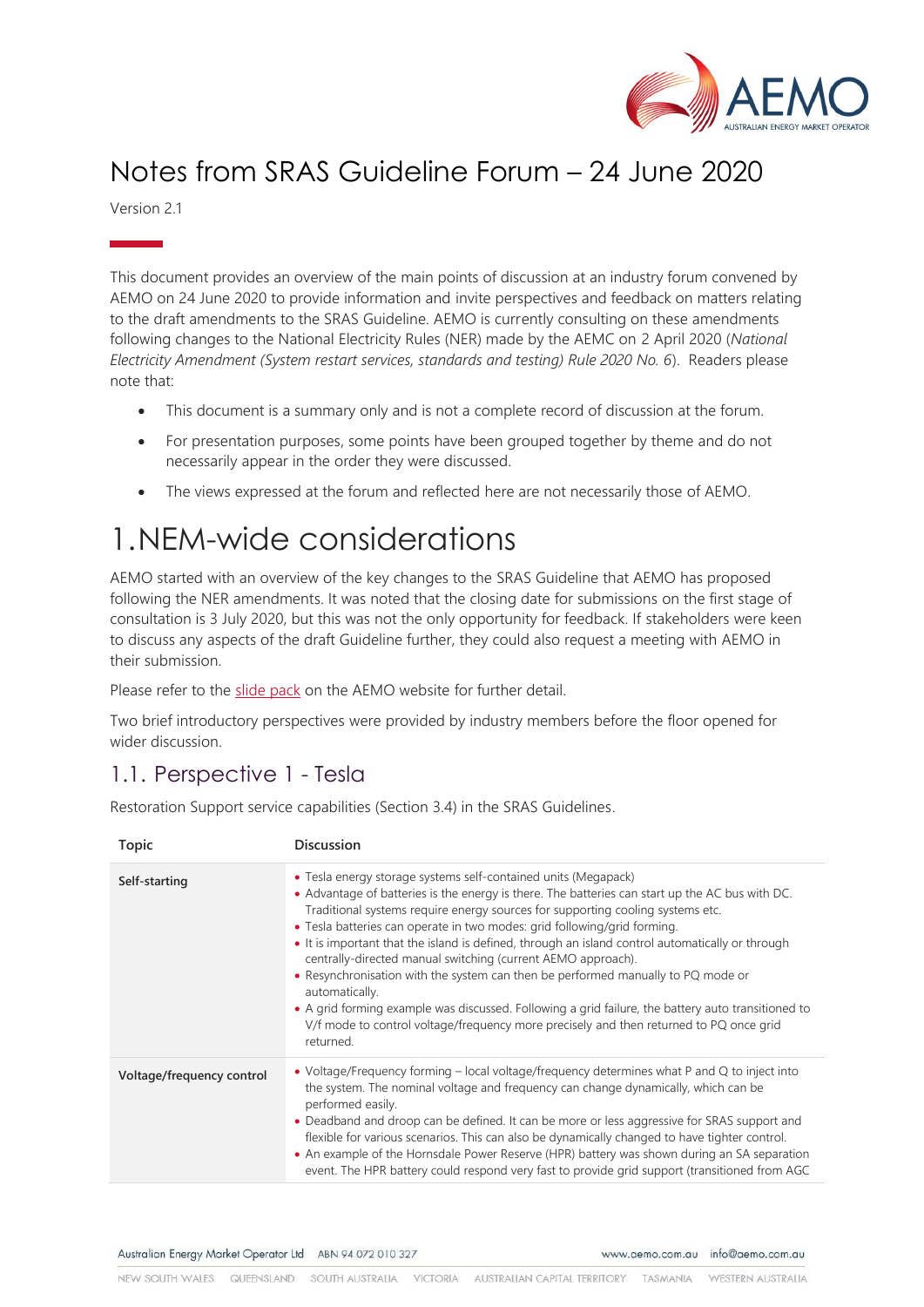to support the island), then transition back when the SA island was resynchronised with the rest of the network.

- This was described as analogous to providing black start and transitioning control to another generator in the restored island.
- The nuances and differences between the above example, compared to system restart support, would be in defining what service is necessary, and then testing and integrating with other SRAS providers.

## 1.2. Perspective 2 - CS Energy

| <b>Topic</b>                                                      | <b>Discussion</b>                                                                                                                                                                                                                                                                                                                                                                                                                                                                                                                                                                                                                                                                                                                                                                                                                                                                                                                                                                                                                                                                                                                                                                                                                                                                                                               |
|-------------------------------------------------------------------|---------------------------------------------------------------------------------------------------------------------------------------------------------------------------------------------------------------------------------------------------------------------------------------------------------------------------------------------------------------------------------------------------------------------------------------------------------------------------------------------------------------------------------------------------------------------------------------------------------------------------------------------------------------------------------------------------------------------------------------------------------------------------------------------------------------------------------------------------------------------------------------------------------------------------------------------------------------------------------------------------------------------------------------------------------------------------------------------------------------------------------------------------------------------------------------------------------------------------------------------------------------------------------------------------------------------------------|
| Opening observations                                              | • Expressed a perception that SRAS procurement has previously been cost-based, rather than<br>value-based.<br>• Observed that load restoration is handled at a much more micro level with batteries.<br>- Interested in the impact of harmonics with virtually no load, and whether harmonics from<br>batteries may be an impediment to load restoration.<br>- In the early stages of restoration, particularly for thermal generators, the speed of load<br>restoration and size of load blocks is critical.                                                                                                                                                                                                                                                                                                                                                                                                                                                                                                                                                                                                                                                                                                                                                                                                                   |
| <b>Conventional SRAS</b><br>provision, benefits and<br>challenges | • Coal thermal SRAS providers with the trip to house load (TTHL) feature provide a very<br>effective black start mechanism, although noted that TTHL success rate is only around 50%.<br>- Depending on generating units, TTHL control system drives the unit from minimum load<br>(house load) to stabilising load. This is not under AEMO's control (the control system will<br>drag it up). This puts a lot of onus on AEMO to ensure that sufficient load is available for<br>TTHL.<br>- Quite onerous for the TTHL unit boiler and turbine, it is an automatic system (not reliant<br>on plant operator intervention). Priority is to protect plant (not a runback, it is a trip) for<br>successful output.<br>- The TTHL unit cannot sit indefinitely on house load, compared to batteries. As the high<br>pressure (HP) turbine experiences high exhaust temperatures. The unit will trip after a<br>certain period of time.<br>• Seen retirement of gas plant, and not many gas generators offered SRAS contracts.<br>- Overall perspective is that the SRAS procurement process does not incentivise investment<br>in pony motor/GT to restart gas plant. A GT is a quite a large investment if not being used<br>normally.<br>• Interactions generators have with NSPs (transmission or distribution) is a key issue. |
| <b>Summary traditional SRAS</b><br>providers                      | • Key features of traditional generators are the suite of services they bring-voltage, system<br>strength, fault contribution will be part of the package.<br>• While there is opportunity for traditional generators to provide SRAS services, it is<br>important to understand costs imposed. For example, TTHL is quite an impost on the<br>generator.<br>• Traditional generators will continue to play a role and hydro will be a mainstay for<br>restoration.<br>- Some hydro units are being refurbished and could have a lifetime of 100 years.<br>• With the emergence of new technologies on the system, need to ensure they are<br>compatible from a physics perspective.<br>• Important to have a variety of SRAS suppliers, not all eggs in one basket.<br>• Overall, TTHL and hydro the preferred modes for traditional SRAS.                                                                                                                                                                                                                                                                                                                                                                                                                                                                                     |
| <b>System Restart Testing</b><br>(extended network tests)         | • Testing regime can be challenging in terms of provision of load blocks and minimum load.<br>• Commend AEMO in pursuing a testing regime. Nothing worse than finding issues during a<br>real black event.                                                                                                                                                                                                                                                                                                                                                                                                                                                                                                                                                                                                                                                                                                                                                                                                                                                                                                                                                                                                                                                                                                                      |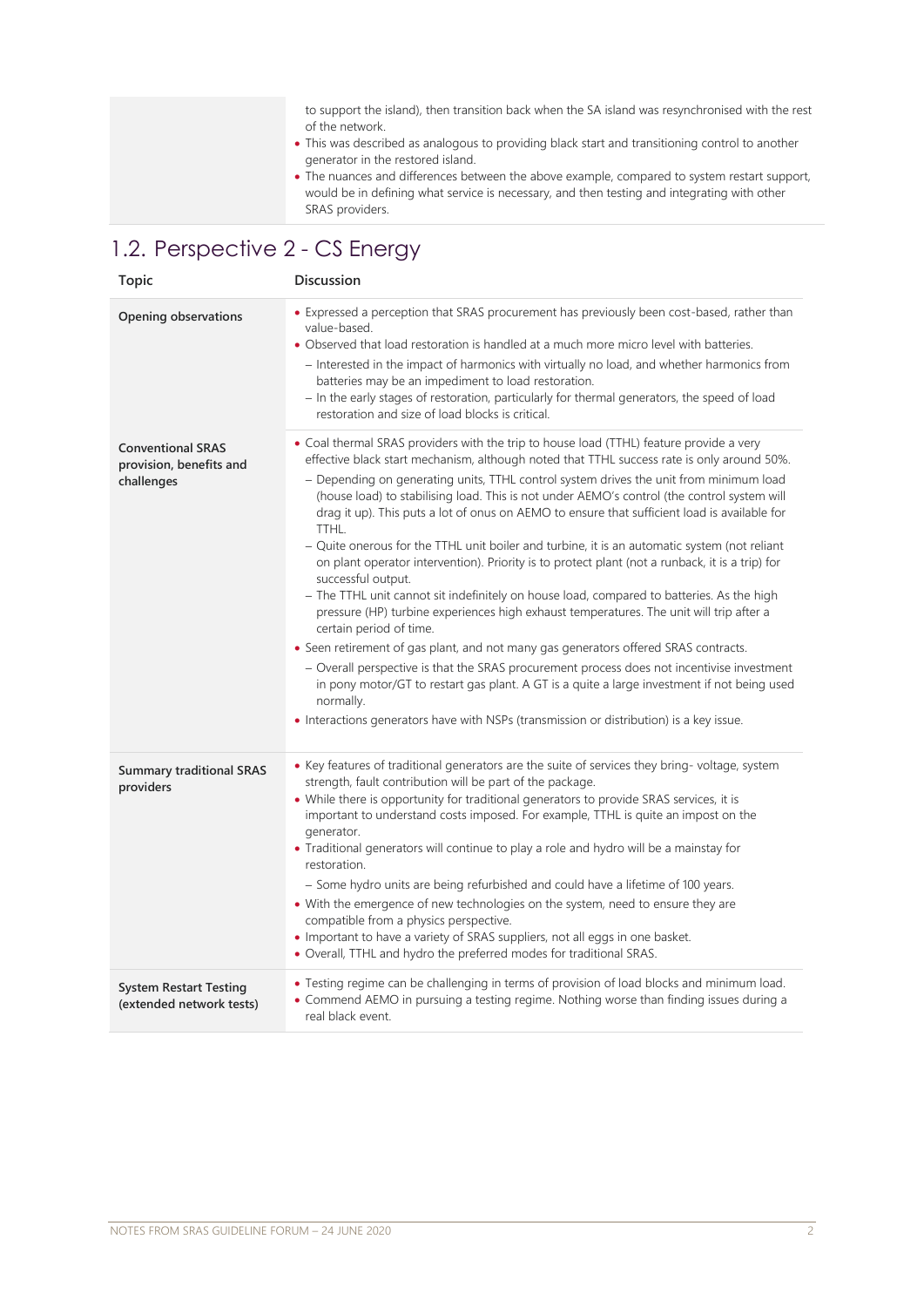### 1.3. Discussion

| Question/Observation                                                                                                                                                                                                                                                                                          | Responses                                                                                                                                                                                                                                                                                                                                                                                                                                                                                                                                                                                                                                                                                                                                                                                                                                                                                                                                                                                |
|---------------------------------------------------------------------------------------------------------------------------------------------------------------------------------------------------------------------------------------------------------------------------------------------------------------|------------------------------------------------------------------------------------------------------------------------------------------------------------------------------------------------------------------------------------------------------------------------------------------------------------------------------------------------------------------------------------------------------------------------------------------------------------------------------------------------------------------------------------------------------------------------------------------------------------------------------------------------------------------------------------------------------------------------------------------------------------------------------------------------------------------------------------------------------------------------------------------------------------------------------------------------------------------------------------------|
| Previous procurement process used a<br>reliability factor accounting for<br>individual network and generator<br>reliability and an overall factor.<br>Has the efficacy of the reliability factor<br>been reviewed? How well has that part<br>of the process worked?                                           | This is still part of the procurement assessment process, and is required by the<br>Reliability Panel's system restart standard. AEMO has worked with each TNSP<br>looking at risk factors and assigned different weightings to feed into the overall<br>factors. This considered weather related events and other risks.<br>AEMO would welcome any other suggestions on how to improve accuracy of the<br>calculations.                                                                                                                                                                                                                                                                                                                                                                                                                                                                                                                                                                 |
| Cyclone season run from November to<br>March. Suspect that the reliability<br>factor covers the entire year. There may<br>be a benefit for a seasonal profile or<br>normalised if prone to<br>cyclones/bushfires.<br>Is this somehow built into that factor?                                                  | Different NEM regions have different susceptibility, and different parts of regions,<br>therefore AEMO does consider geographic diversity including environmental risk<br>factors. It is a good point and AEMO will revisit whether weightings and<br>calculations for the reliability factor can be improved.<br>It was also noted that we've seen a recent separation event across two sub-<br>networks (SA and part of Vic, also for a long time), which may warrant revisiting<br>overall calculations.<br>Power system events that are or have been seen as unprecedented, are not<br>impossible and are important to consider.                                                                                                                                                                                                                                                                                                                                                     |
| In regard to AEMO's Summer<br>operations paper and what the power<br>system was exposed to at that time.<br>What would this mean for the SRAS<br>process for location and diversity?                                                                                                                          | This is another factor outside of a changing generation mix and we are observing<br>exposure to extreme weather events and natural disasters.<br>The assumptions/inputs provided 3 years ago may no longer be valid. Therefore, it<br>would be worthwhile revisiting to confirm what needs to be modified, to ensure<br>what we are procuring the adequate SRAS to meet reliability requirements (not just<br>of SRAS providers, but accounting for risk factors in the surrounding network too).<br>This includes the impact of exposure to extreme whether events, not just factors<br>related to changing generation or network characteristics.                                                                                                                                                                                                                                                                                                                                      |
| Originally thought of battery as SRAS<br>restoration support, but not for a black<br>start service.<br>How long is it necessary for power to<br>be sustained (that would be key for<br>battery to participate as a black start<br>service)?                                                                   | AEMO did consider including a timeframe in the Guideline for a black start service<br>to sustain a response. However, there is no one size fits all for all technologies and<br>locational circumstances (e.g. what will the original black start source restart first,<br>and from there what ongoing operation is needed, and for how long, as the<br>restoration progresses from that particular location to meet the system restart<br>standard in the electrical sub-network.<br>For example, a black start source might be a cranker to restore a path which may<br>be only needed for ~30mins. Or it might be needed to support thermal plant over<br>$\sim$ 2-4 hours.<br>AEMO felt that not specifying a limit will provide flexibility in procuring for each<br>electrical sub-network and the particular circumstances of each location. AEMO<br>welcomes feedback on how these considerations for black start and restoration<br>capabilities can be clarified and improved. |
| SRAS procurement process seems to<br>inhibit participation of multiple power<br>stations as one service, e.g. a hydro<br>system with multiple downstream<br>power stations. It was suggested that a<br>battery with a wind farm would be<br>capable of providing a service, but do<br>contracts prevent this? | AEMO clarified that this is not the case. Additionally, the black start service<br>definition has now been expanded in the NER to consider services from facilities<br>other than generating units. The service can potentially be provided by a variety of<br>plant, generating units, synchronous condensers, batteries etc.<br>AEMO welcomes submissions on this topic and how the Guideline could be<br>improved, or the black start service capabilities can be clarified.                                                                                                                                                                                                                                                                                                                                                                                                                                                                                                          |
| The SRAS Guideline states that<br>restoration support requires at least<br>two capabilities. Could AEMO provide<br>scope on how major industrial loads<br>can fit into these services?                                                                                                                        | AEMO is observing a rapid uptake of DER in mainland regions. Dependency for<br>load was mentioned by CS Energy (e.g. TTHL units can only be used for some<br>minutes but then need to be rapidly loaded to a few hundred MW).<br>If downstream load combines with DER, then there is less certainty on how much<br>rooftop PV will be picked up, hence there may be a need in some parts of the<br>network for services that can increase confidence in the availability of 'clean'<br>stable/reliable load.<br>Plant may have dual capabilities that can provide load and generation, and AEMO<br>can consider those capabilities.                                                                                                                                                                                                                                                                                                                                                      |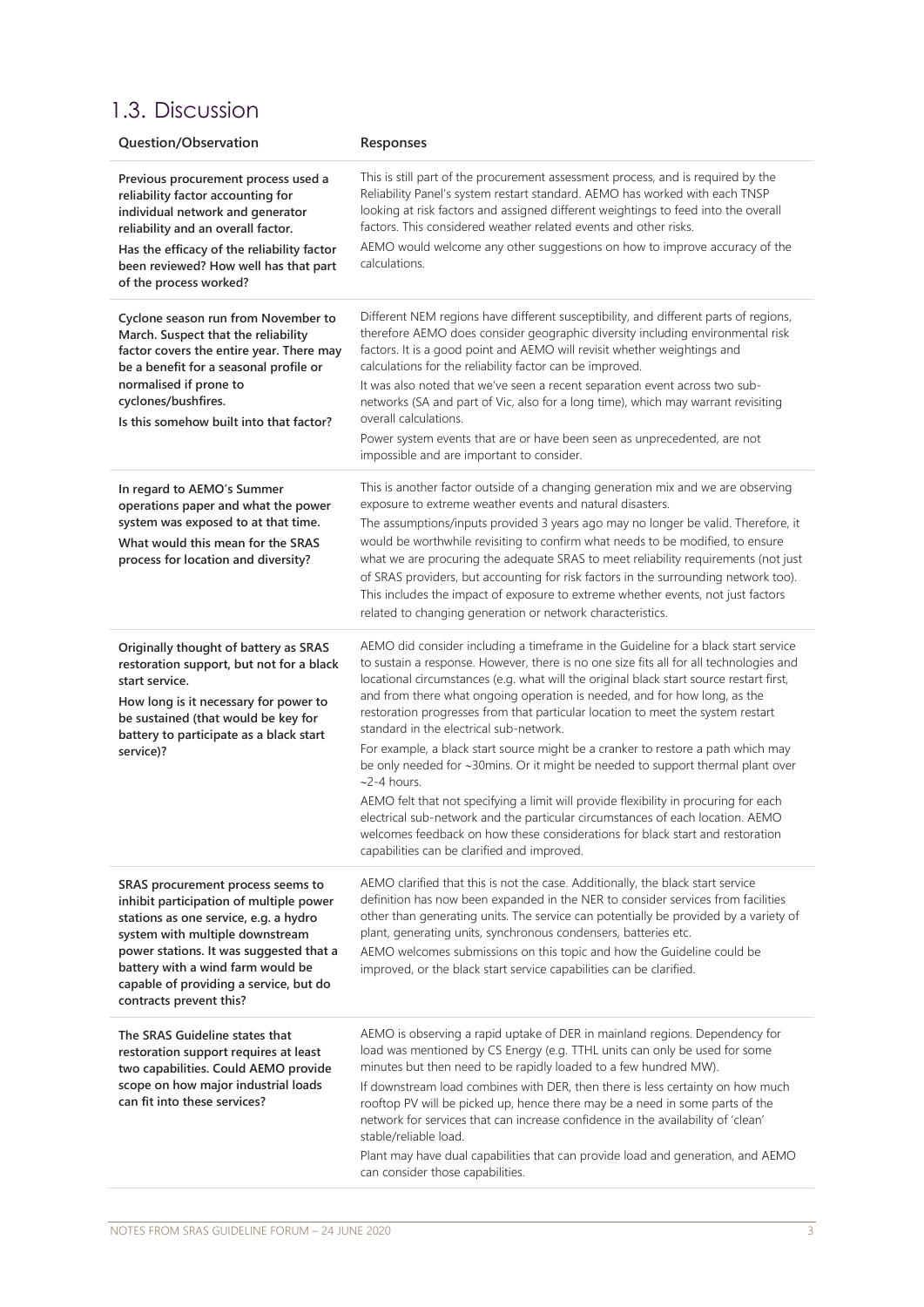**Many sensitive loads (such as smelters) would want to be connected as soon as possible and stay connected.** 

**Sensitive loads have certain timeframes to come back online, and are not going to intentionally become unavailable for re-connection.** 

**Therefore could these types of loads provide restoration support service and what if any value would you put on the service?**

**It would be good see more transparent principles/criteria on when major industrial loads would be considered for services and how to value.** 

be included.

Additional guidance in the SRAS Guideline on these issues to be considered. There are multiple items that AEMO needs to consider for stabilising load support. Most importantly:

- Do we need it (technically) for restoration to meet the system restart standard?
- Is it a capability that we would expect to be there naturally (inherent in the nature of normally operating load and power system equipment), or is there an additional capability that would have to be installed and/or maintained?

Similar to a generator meeting its LBSP or performance standards, during restoration from a black system event AEMO does not consider there is scope for compensating a load for performing as it would normally be expected to do. The Guidelines could explain the criteria to be applied when considering the need for support services and AEMO welcomes feedback on how this could most usefully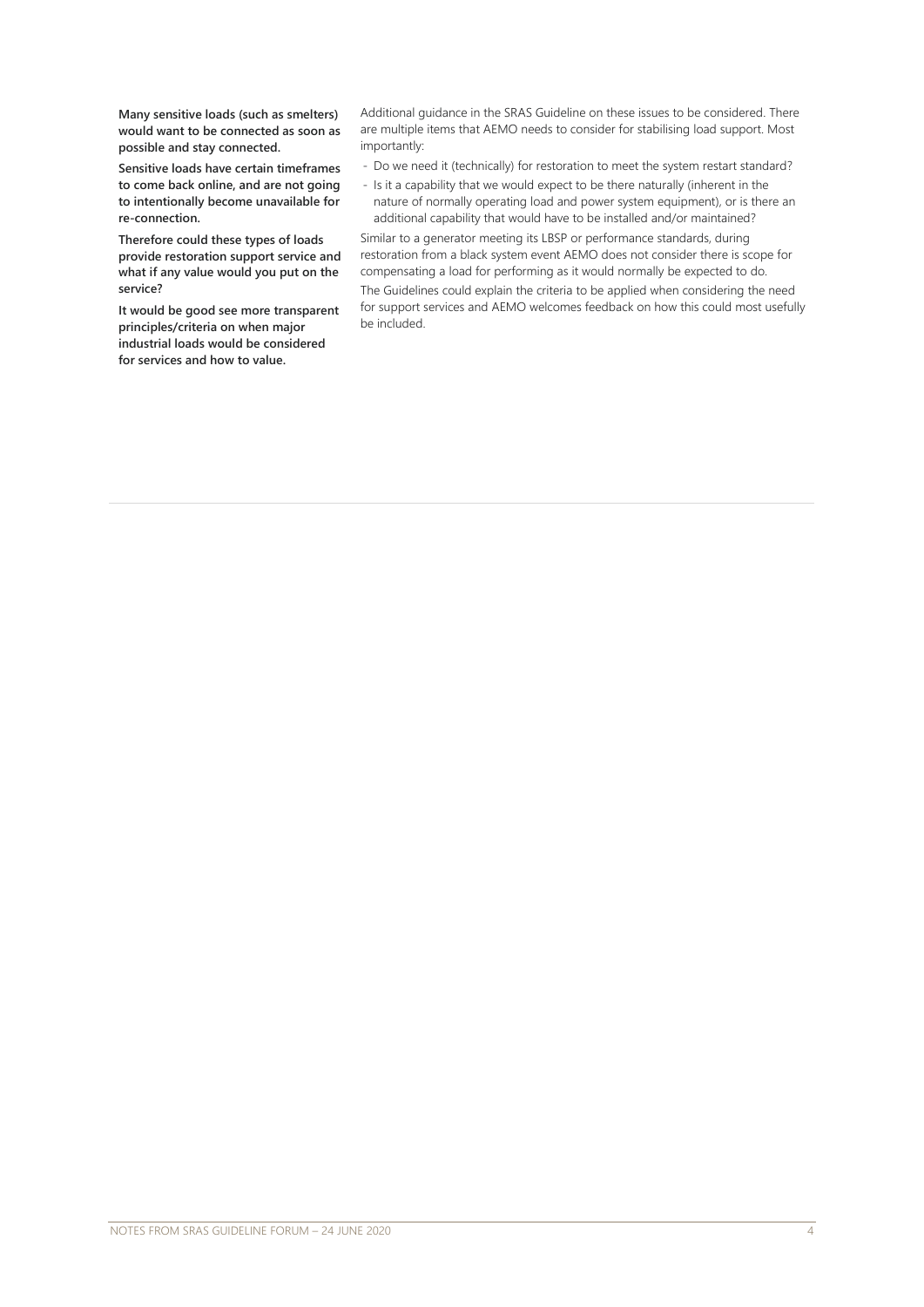# 2.Region specific discussions

TNSPs presented their regional perspectives on SRAS and system restart testing in their region or areas where the Guideline may need revision from a TNSP perspective. Questions and discussion were invited after each TNSP overview.

#### 2.1. NSW

| <b>Topic</b>                                              | <b>Discussion</b>                                                                                                                                                                                                                                                                                                                                                                                                                                                                                 |
|-----------------------------------------------------------|---------------------------------------------------------------------------------------------------------------------------------------------------------------------------------------------------------------------------------------------------------------------------------------------------------------------------------------------------------------------------------------------------------------------------------------------------------------------------------------------------|
| <b>Historic overview</b>                                  | • Last time NSW had a black system was in June 1964. This was before back-up protection,<br>where an uncleared fault (CB fail) caused cascading trips. The event occurred around<br>midnight and the power system was restored by 7am. Most NSW residents were unaware of<br>the event.<br>• Highlighted that the number of conventional sources available for SRAS has declined over the<br>years. There may be many reasons for this.                                                           |
| <b>System Restart Testing</b><br>(extended network tests) | • TransGrid noted there are particular difficulties involved in testing restoration paths that cover<br>large parts of the network to pick up load.<br>• The technicalities and costs are not insignificant and could severely constrain the market and<br>interconnector.<br>• Other challenges arise where there are different parties involved (outside the SRAS provider<br>and TNSP). In those cases the tests become harder to organise and co-ordinate with more<br>participants involved. |

#### 2.2. QLD

| <b>Topic</b>                                                   | <b>Discussion</b>                                                                                                                                                                                                                                                                                                                                                                                                                                                                                                                                                                                                                                                                                                                                                                                                                                                                                                                                                                                                                                                                                                                                                                                                                                                                                                                                                                                                                                    |
|----------------------------------------------------------------|------------------------------------------------------------------------------------------------------------------------------------------------------------------------------------------------------------------------------------------------------------------------------------------------------------------------------------------------------------------------------------------------------------------------------------------------------------------------------------------------------------------------------------------------------------------------------------------------------------------------------------------------------------------------------------------------------------------------------------------------------------------------------------------------------------------------------------------------------------------------------------------------------------------------------------------------------------------------------------------------------------------------------------------------------------------------------------------------------------------------------------------------------------------------------------------------------------------------------------------------------------------------------------------------------------------------------------------------------------------------------------------------------------------------------------------------------|
| OLD electrical sub-<br>network boundaries                      | . Powerlink currently discussing combining QLD sub-electrical boundaries with AEMO.<br>• There are pros and cons in keeping the two sub networks. QLD is a long and skinny network<br>with the southern area quite far from central QLD.<br>• Powerlink thinks the pros of retaining the two sub-networks are:<br>- Can restart two networks in QLD instead of one.<br>- If only one sub-network is affected, the lines are quite long (with no load resulting in high<br>voltages) and therefore require sources in the different sub-networks?<br>- There are sensitive loads in central QLD (aluminium smelter). Powerlink needs to consider re-<br>supplying these loads fairly quickly if there is a chance they can reconnect.<br>• Powerlink concerns of combining the sub-networks:<br>- Can't have two different starting sources to different areas (fictional boundaries).<br>- Can't contract same number of generators for restart (particularly an issue where SRAS<br>generators are out for maintenance).<br>- There are very long lines to re-energise smelter from southern region.<br>• Powerlink raised AEMO's viewpoint on the benefits of combining the electrical subnetworks in<br>giving flexibility to use different contracted services on the day. However, given QLD's<br>geographic topology, it was noted that central sources will look after central part of the network<br>and vice versa for the southern region. |
| Is the reason to reduce<br>to single network to<br>save money? | • AEMO confirmed that cost reduction plays no part on the proposal to combine the QLD sub-<br>networks. Indeed, reducing the number or diversity of procured SRAS sources across<br>Queensland would not be consistent with the system restart standard.<br>• AEMO's rule change proposal actually included a request to remove the restrictions in the NER<br>that required AEMO to meet the system restart standard at lowest cost. While AEMO's preferred<br>objective was not accepted by the AEMC, there was a change to at least recognise that cost<br>should include long-term considerations.<br>• Rather, AEMO sees limited value in boundaries given the evolution of the network, the actual<br>location of black start sources capable of contributing to the standard (only 4 in QLD), and the<br>safeguards of the diversity and reliability requirements in the system restart standard. Multiple<br>sub-networks in all other regions have previously been combined without reducing geographic<br>diversity.<br>• The aim of combining the sub-networks is to increase flexibility by removing artificial borders<br>that no longer seem to serve a valid purpose and could have practical negative impacts in<br>developing and implementing the QLD system restart plan.                                                                                                                                                         |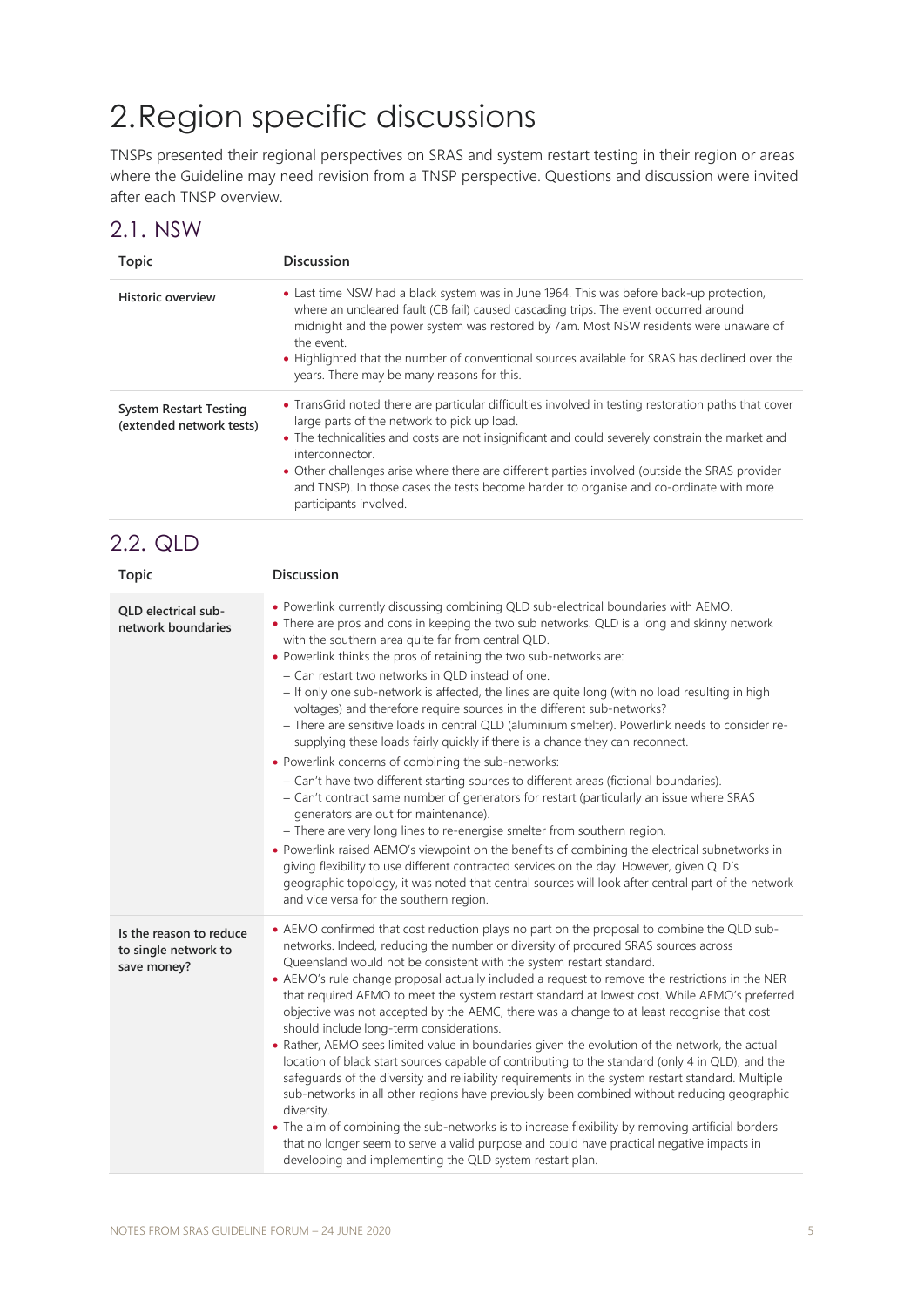|                                                                                                              | • Also noted that a single Queensland sub-network may struggle to have load available during a<br>restart event. Even if there two or three SRAS sources in an area, getting load down corridors<br>may be a challenge.                                                                                                                                                                                                                                                                                                                                                                                                                |
|--------------------------------------------------------------------------------------------------------------|----------------------------------------------------------------------------------------------------------------------------------------------------------------------------------------------------------------------------------------------------------------------------------------------------------------------------------------------------------------------------------------------------------------------------------------------------------------------------------------------------------------------------------------------------------------------------------------------------------------------------------------|
| If a path is dependent<br>on a network SVC, is the<br>SVC considered as a<br>restoration support<br>service? | • One of the key aspects of a restoration support service, is whether we need additional help with<br>restoration from plant that is not otherwise assumed to be available or able to provide a<br>particular capability.<br>• As discussed in relation to major loads, AEMO is not expecting to contract and pay for a service<br>that is naturally provided as part of the normal operation of a facility. However, if there is<br>restoration capability we do not have and a plant can be adjusted or made available to deliver<br>that capability, that can be considered as a support service where needed to meet the standard. |

## 2.3. SA

| Topic                                                        | <b>Discussion</b>                                                                                                                                                                                                                                                                                                                                                                                                                                                                                                                                                                                                                                                                                                                                                                                                                                                                                                                                                                                                                                                                                                                                                                                                                                                                                                       |
|--------------------------------------------------------------|-------------------------------------------------------------------------------------------------------------------------------------------------------------------------------------------------------------------------------------------------------------------------------------------------------------------------------------------------------------------------------------------------------------------------------------------------------------------------------------------------------------------------------------------------------------------------------------------------------------------------------------------------------------------------------------------------------------------------------------------------------------------------------------------------------------------------------------------------------------------------------------------------------------------------------------------------------------------------------------------------------------------------------------------------------------------------------------------------------------------------------------------------------------------------------------------------------------------------------------------------------------------------------------------------------------------------|
| 2016 SA restoration<br>experience                            | • SA has unique challenges. Having experienced a black system in 2016, many learnings could be<br>drawn from this event. ElectraNet also have a fair bit experience operating the region as an island.<br>• Small generators have been procured for SRAS, which then start the bigger generators. The first<br>step in restoration is for TNSP to determine the state of network, that informs which restoration<br>paths can be used.<br>• Previously there was a need to perform network switching in the early stages for SRAS generator<br>restart. This was found to be onerous and time consuming for ElectraNet control operators in the<br>early stages of restoration (particularly so depending on the time of day of blackout). In conjunction<br>with the generator, this switching has now been changed to remove these dependencies.<br>• Following blackout review, ElectraNet investigated changing actuator sources to batteries so as to<br>not be reliant on the AC sources.<br>• Also looked at diesel generators at substations on critical restoration path. Found that in 2016 some<br>substations lost supply for longer than 8 hours, so needed to send someone on site which is difficult<br>if resources are already stretched. Diesel generators now installed to extend life of batteries. |
| <b>System Restart Testing</b><br>(extended network<br>tests) | • ElectraNet have performed some more extensive restart testing. SRAS generators in SA are close to<br>the loads which makes testing easier.<br>• There is potential for doing more comprehensive testing but could be intensive particularly if<br>requires involvement from multiple parties. It requires a fair amount of co-ordination and<br>commitment by parties on the day. However, ElectraNet says there is still more they can do to check<br>viability of restart paths.<br>• Testing is important after significant changes. ElectraNet gave an example of a recent extended<br>restart test after the DNSP had performed major substation reconfiguration on a critical restart path.<br>The test verified that energisation can still be successful.                                                                                                                                                                                                                                                                                                                                                                                                                                                                                                                                                     |

## 2.4. TAS

| Topic                                                        | <b>Discussion</b>                                                                                                                                                                                                                                                                                                                                                                                                                                                                                                                                                                                                                                                                                                                                                                                     |
|--------------------------------------------------------------|-------------------------------------------------------------------------------------------------------------------------------------------------------------------------------------------------------------------------------------------------------------------------------------------------------------------------------------------------------------------------------------------------------------------------------------------------------------------------------------------------------------------------------------------------------------------------------------------------------------------------------------------------------------------------------------------------------------------------------------------------------------------------------------------------------|
| <b>Background on</b><br><b>Tasmanian restoration</b>         | • TasNetworks considers there are three distinct sub-regions in Tasmania: North West, South and<br>North East.<br>• There are procured SRAS sources in each sub-region – noting there is only one SRAS electrical sub-<br>network comprising the whole Tasmania region.<br>• Tasmania is lucky in the number of alternative hydro plant available, which are being maintained for<br>black start.<br>• Potential for the new Marinus link to be another system restart service that could be offered.<br>• Tasmanian load consists of 50% from 4-5 major industrials, captured in the restoration plan.<br>• TasNetworks does not see a need to for load restoration support as an additional service in<br>Tasmania. As the TNSP and DNSP, TasNetworks can access & adjust load to manage stability. |
| <b>System Restart Testing</b><br>(extended network<br>tests) | • TasNetworks noted that finding suitable load for pickup in a test situation could be quite<br>challenging.                                                                                                                                                                                                                                                                                                                                                                                                                                                                                                                                                                                                                                                                                          |